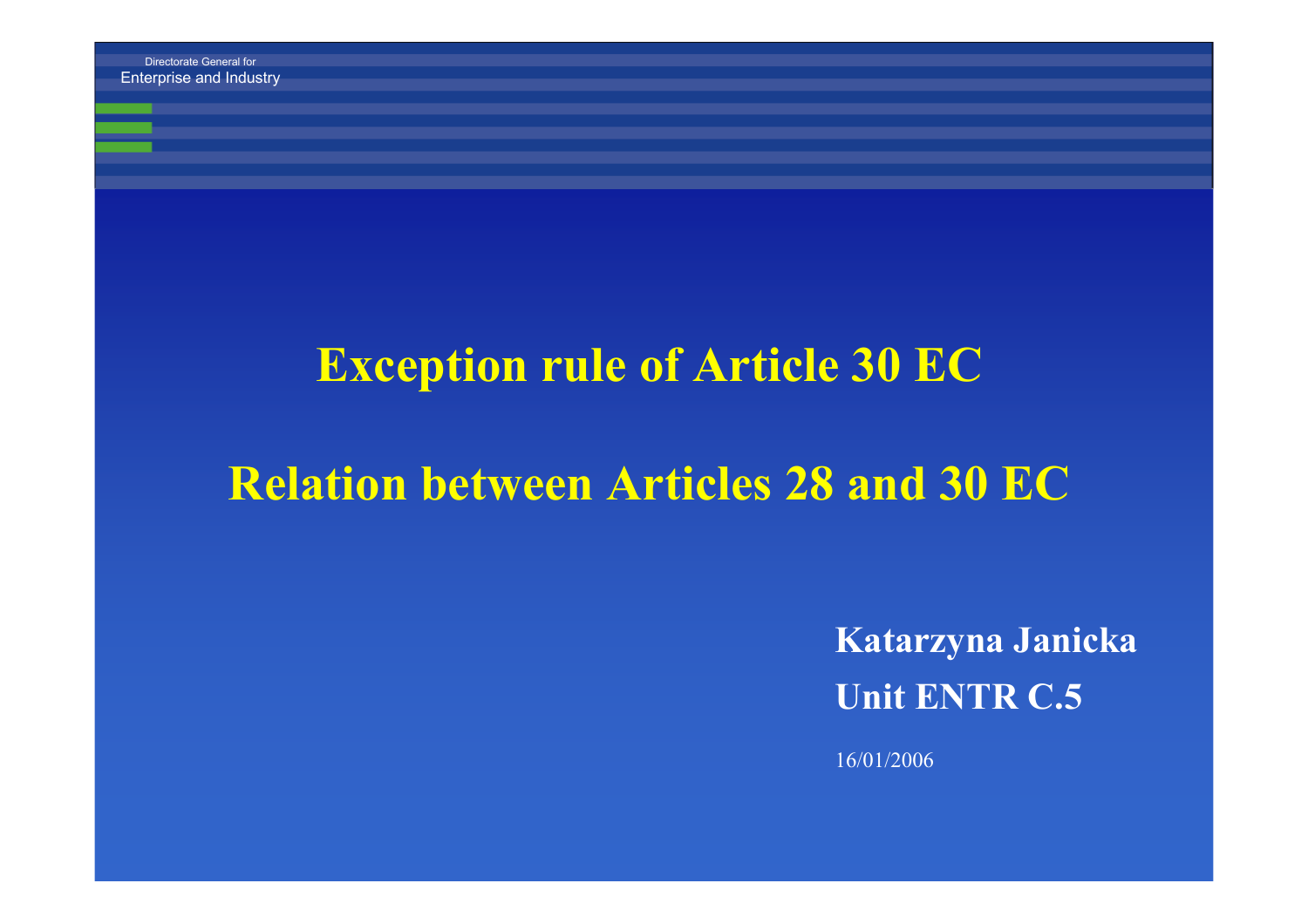### **Derogation from articles 28 and 29 EC**

- ¾ **Justifications under article 30 EC**
- ¾ **Mandatory requirements**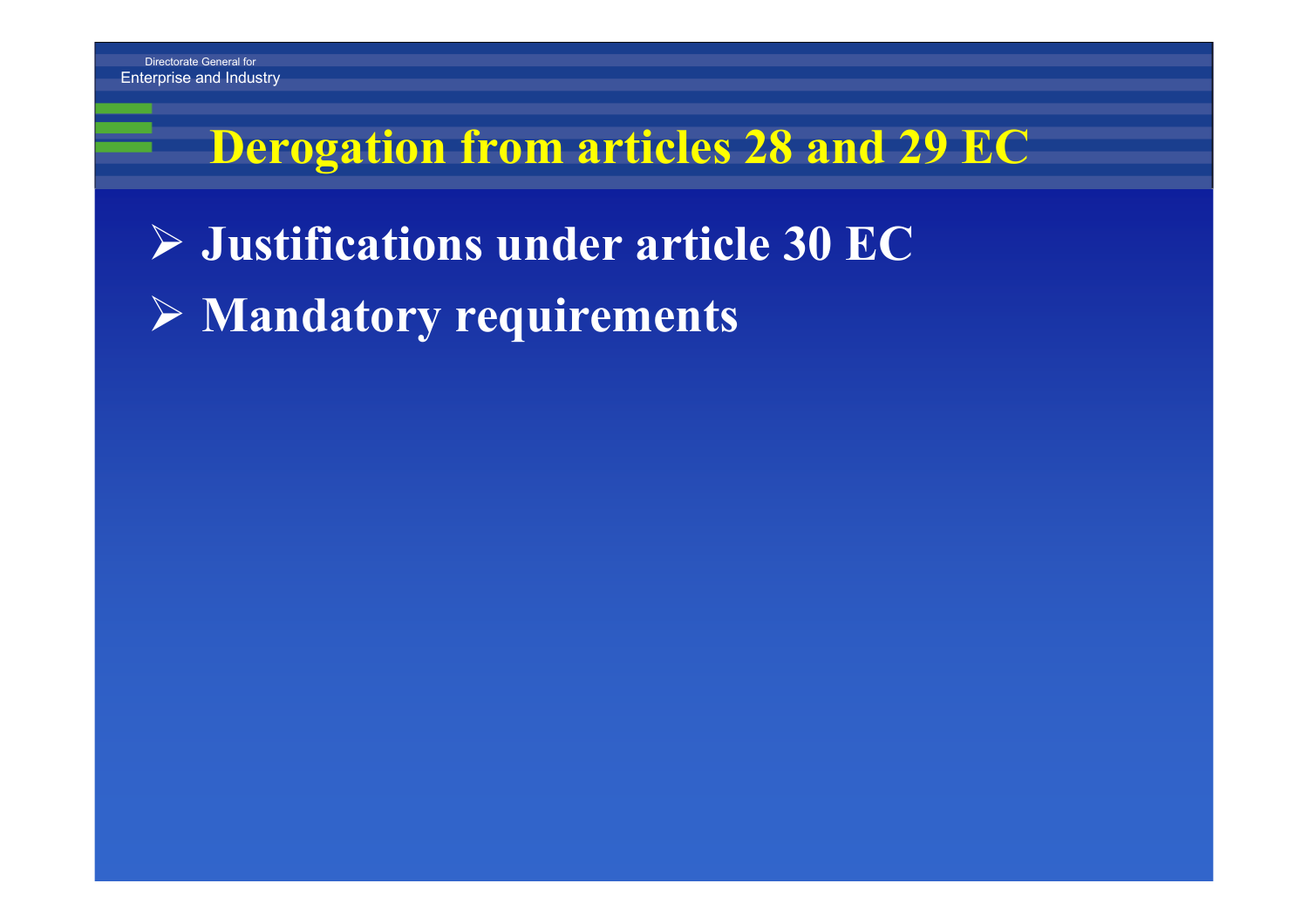## **The principle of proportionality**

**The importation and marketing of products lawfully produced and marketed in another Member State may only be restricted, in the absence of harmonisation by such national measures where they:**

¾ **are necessary in order to satisfy mandatory requirements or derogations provided for by article 30 EC,**

¾ **are proportionate to the desired objective, and** ¾ **are the means of achieving that objective which least hinders trade.**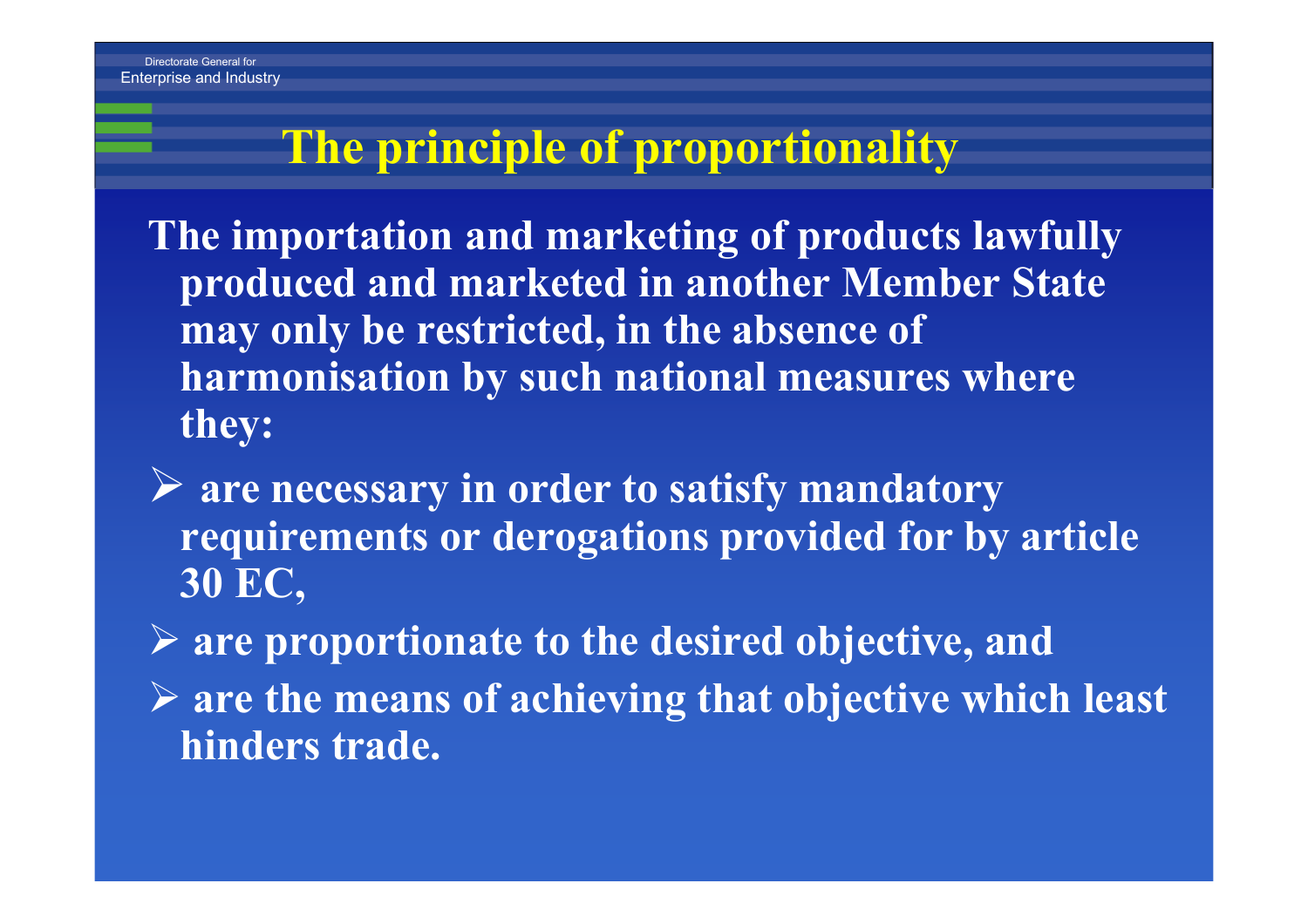### **The prohibition of discrimination**

**Prohibitions or restrictions to intra-community trade shall not constitute a means of arbitrary discrimination or a disguised restriction on trade between Member States.**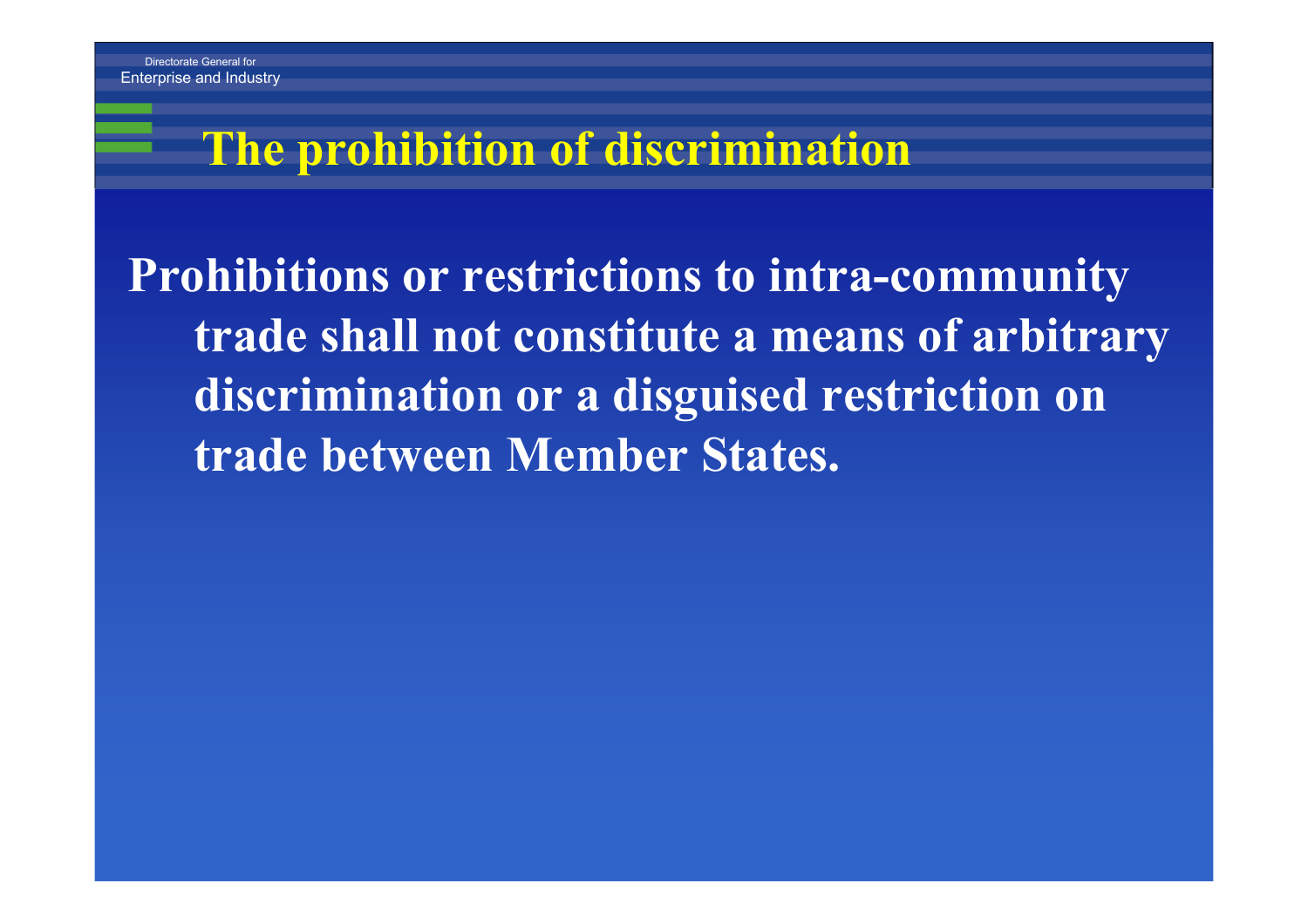Enterprise and Industry

## **Derogations of article 30 EC - an exhaustive list of grounds for derogations**

- **public morality,**
- **public policy**
- $\bullet$ **public security**
- $\bullet$  **protection of the health and life of humans, animals and plants**
- **protection of national treasures possessing artistic, historic or archaelogical value,**
- **protection of industrial and commercial property**